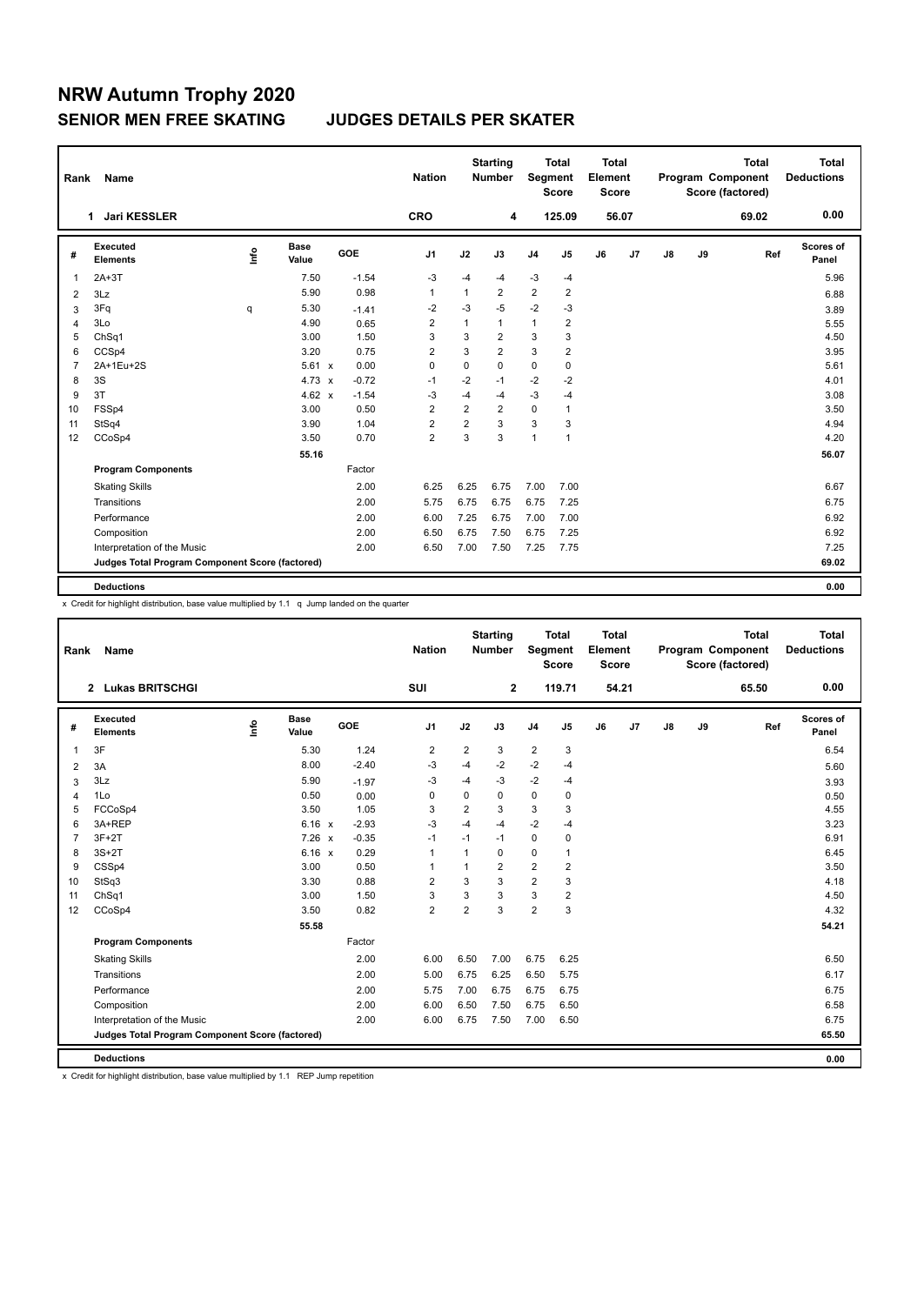# **NRW Autumn Trophy 2020 SENIOR MEN FREE SKATING JUDGES DETAILS PER SKATER**

| Rank           | Name                                            |      |               |            | <b>Nation</b>  |                | <b>Starting</b><br><b>Number</b> | <b>Segment</b> | <b>Total</b><br><b>Score</b> | Total<br>Element<br><b>Score</b> |       |    |    | <b>Total</b><br>Program Component<br>Score (factored) | <b>Total</b><br><b>Deductions</b> |
|----------------|-------------------------------------------------|------|---------------|------------|----------------|----------------|----------------------------------|----------------|------------------------------|----------------------------------|-------|----|----|-------------------------------------------------------|-----------------------------------|
|                | 3 Paul FENTZ                                    |      |               |            | <b>GER</b>     |                | 6                                |                | 119.23                       |                                  | 56.89 |    |    | 66.34                                                 | $-4.00$                           |
| #              | Executed<br><b>Elements</b>                     | lnfo | Base<br>Value | GOE        | J <sub>1</sub> | J2             | J3                               | J <sub>4</sub> | J5                           | J6                               | J7    | J8 | J9 | Ref                                                   | Scores of<br>Panel                |
| 1              | 4Tq                                             | q    | 9.50          | $-4.75$    | $-5$           | $-5$           | $-5$                             | $-5$           | $-5$                         |                                  |       |    |    |                                                       | 4.75                              |
| 2              | 3Aq                                             | q    | 8.00          | $-4.00$    | $-5$           | $-5$           | $-5$                             | $-5$           | $-5$                         |                                  |       |    |    |                                                       | 4.00                              |
| 3              | $3Lz + 2T$                                      |      | 7.20          | 1.18       | $\overline{2}$ | $\overline{2}$ | $\overline{2}$                   | $\mathbf{1}$   | $\overline{2}$               |                                  |       |    |    |                                                       | 8.38                              |
| 4              | 3Lo                                             |      | 4.90          | $-2.45$    | $-5$           | $-5$           | $-5$                             | $-5$           | $-5$                         |                                  |       |    |    |                                                       | 2.45                              |
| 5              | CSSp3                                           |      | 2.60          | 0.26       | $\mathbf{1}$   | $\overline{2}$ | 1                                | $\mathbf{1}$   | $-1$                         |                                  |       |    |    |                                                       | 2.86                              |
| 6              | FCSp3                                           |      | 2.80          | 0.19       | $\overline{1}$ | $\mathbf{1}$   | 0                                | $\mathbf{1}$   | $\mathbf 0$                  |                                  |       |    |    |                                                       | 2.99                              |
| $\overline{7}$ | 2A                                              |      | $3.63 \times$ | 0.77       | $\overline{2}$ | $\overline{2}$ | 3                                | 2              | 3                            |                                  |       |    |    |                                                       | 4.40                              |
| 8              | $3S+3T$                                         |      | $9.35 \times$ | 0.43       | $\overline{2}$ | 1              | $\Omega$                         | $\mathbf{1}$   | $\mathbf{1}$                 |                                  |       |    |    |                                                       | 9.78                              |
| 9              | StSq3                                           |      | 3.30          | 0.55       | $\overline{2}$ | $\overline{2}$ | 3                                | $\mathbf{1}$   | 0                            |                                  |       |    |    |                                                       | 3.85                              |
| 10             | 3Lz                                             |      | $6.49 \times$ | $-0.79$    | $-1$           | 0              | $-2$                             | $-1$           | $-2$                         |                                  |       |    |    |                                                       | 5.70                              |
| 11             | ChSq1                                           |      | 3.00          | 1.00       | 3              | $\overline{2}$ | 3                                | $\overline{1}$ | $\mathbf 0$                  |                                  |       |    |    |                                                       | 4.00                              |
| 12             | CCoSp4                                          |      | 3.50          | 0.23       | $\overline{1}$ | 1              | $\overline{2}$                   | $\mathbf 0$    | $\mathbf 0$                  |                                  |       |    |    |                                                       | 3.73                              |
|                |                                                 |      | 64.27         |            |                |                |                                  |                |                              |                                  |       |    |    |                                                       | 56.89                             |
|                | <b>Program Components</b>                       |      |               | Factor     |                |                |                                  |                |                              |                                  |       |    |    |                                                       |                                   |
|                | <b>Skating Skills</b>                           |      |               | 2.00       | 6.75           | 7.00           | 7.25                             | 7.00           | 6.75                         |                                  |       |    |    |                                                       | 6.92                              |
|                | Transitions                                     |      |               | 2.00       | 6.00           | 7.25           | 6.75                             | 6.25           | 6.25                         |                                  |       |    |    |                                                       | 6.42                              |
|                | Performance                                     |      |               | 2.00       | 6.25           | 6.75           | 6.00                             | 6.50           | 6.25                         |                                  |       |    |    |                                                       | 6.33                              |
|                | Composition                                     |      |               | 2.00       | 6.50           | 7.00           | 7.50                             | 6.75           | 6.75                         |                                  |       |    |    |                                                       | 6.83                              |
|                | Interpretation of the Music                     |      |               | 2.00       | 6.50           | 6.75           | 6.75                             | 6.75           | 6.50                         |                                  |       |    |    |                                                       | 6.67                              |
|                | Judges Total Program Component Score (factored) |      |               |            |                |                |                                  |                |                              |                                  |       |    |    |                                                       | 66.34                             |
|                | <b>Deductions</b>                               |      | Falls:        | $-4.00(3)$ |                |                |                                  |                |                              |                                  |       |    |    |                                                       | $-4.00$                           |

x Credit for highlight distribution, base value multiplied by 1.1 q Jump landed on the quarter

| Rank           | <b>Name</b>                                     |         |                      |         | <b>Nation</b>  |                | <b>Starting</b><br><b>Number</b> | Segment        | <b>Total</b><br><b>Score</b> | <b>Total</b><br>Element<br>Score |       |    |    | <b>Total</b><br>Program Component<br>Score (factored) | <b>Total</b><br><b>Deductions</b> |
|----------------|-------------------------------------------------|---------|----------------------|---------|----------------|----------------|----------------------------------|----------------|------------------------------|----------------------------------|-------|----|----|-------------------------------------------------------|-----------------------------------|
|                | <b>Nicola TODESCHINI</b><br>4                   |         |                      |         | SUI            |                | 3                                |                | 113.07                       |                                  | 52.89 |    |    | 60.18                                                 | 0.00                              |
| #              | Executed<br><b>Elements</b>                     | ١nfo    | <b>Base</b><br>Value | GOE     | J <sub>1</sub> | J2             | J3                               | J4             | J <sub>5</sub>               | J6                               | J7    | J8 | J9 | Ref                                                   | Scores of<br>Panel                |
| $\overline{1}$ | $3Lz + 2T$                                      |         | 7.20                 | 1.18    | $\overline{2}$ | $\overline{2}$ | 3                                | $\mathbf{1}$   | $\overline{2}$               |                                  |       |    |    |                                                       | 8.38                              |
| 2              | 2A                                              |         | 3.30                 | $-1.43$ | $-4$           | $-4$           | $-5$                             | $-3$           | $-5$                         |                                  |       |    |    |                                                       | 1.87                              |
| 3              | 3Lz                                             |         | 5.90                 | $-0.98$ | $-1$           | $-1$           | $-2$                             | $-2$           | $-2$                         |                                  |       |    |    |                                                       | 4.92                              |
| $\overline{4}$ | CCSp4                                           |         | 3.20                 | 0.32    | $\overline{1}$ | $\mathbf{1}$   | $\overline{2}$                   | $\mathbf{1}$   | $-1$                         |                                  |       |    |    |                                                       | 3.52                              |
| 5              | $2T+2T^*$                                       | $\star$ | 1.30                 | 0.09    | 0              | $-5$           | $\overline{2}$                   | $\mathbf 0$    | 3                            |                                  |       |    |    |                                                       | 1.39                              |
| 6              | 2A+1Eu+3S                                       |         | 8.91 x               | $-0.57$ | $-1$           | $-3$           | $-2$                             | $-1$           | 0                            |                                  |       |    |    |                                                       | 8.34                              |
| $\overline{7}$ | 3Lo                                             |         | 5.39 x               | 0.00    | $\Omega$       | 0              | $\Omega$                         | 0              | 0                            |                                  |       |    |    |                                                       | 5.39                              |
| 8              | FSSp3                                           |         | 2.60                 | 0.00    | 0              | $\mathbf 0$    | $\mathbf{1}$                     | $\mathbf 0$    | $-2$                         |                                  |       |    |    |                                                       | 2.60                              |
| 9              | StSq3                                           |         | 3.30                 | 0.22    | 0              | $\mathbf{1}$   | $\mathbf{1}$                     | $\mathbf{1}$   | $\mathbf 0$                  |                                  |       |    |    |                                                       | 3.52                              |
| 10             | Ch <sub>Sq1</sub>                               |         | 3.00                 | 0.67    | $\overline{1}$ | 1              | $\overline{2}$                   | $\overline{2}$ | $\mathbf 0$                  |                                  |       |    |    |                                                       | 3.67                              |
| 11             | 3T                                              |         | $4.62 \times$        | 0.70    | 2              | $\mathbf{1}$   | $\overline{2}$                   | $\overline{2}$ | $\mathbf{1}$                 |                                  |       |    |    |                                                       | 5.32                              |
| 12             | CCoSp4                                          |         | 3.50                 | 0.47    | $\mathbf{1}$   | $\overline{1}$ | $\overline{2}$                   | $\overline{2}$ | $-2$                         |                                  |       |    |    |                                                       | 3.97                              |
|                |                                                 |         | 52.22                |         |                |                |                                  |                |                              |                                  |       |    |    |                                                       | 52.89                             |
|                | <b>Program Components</b>                       |         |                      | Factor  |                |                |                                  |                |                              |                                  |       |    |    |                                                       |                                   |
|                | <b>Skating Skills</b>                           |         |                      | 2.00    | 6.25           | 5.75           | 6.50                             | 6.25           | 6.25                         |                                  |       |    |    |                                                       | 6.25                              |
|                | Transitions                                     |         |                      | 2.00    | 5.50           | 6.00           | 6.00                             | 6.00           | 5.75                         |                                  |       |    |    |                                                       | 5.92                              |
|                | Performance                                     |         |                      | 2.00    | 5.75           | 5.50           | 6.25                             | 6.25           | 5.75                         |                                  |       |    |    |                                                       | 5.92                              |
|                | Composition                                     |         |                      | 2.00    | 5.75           | 6.00           | 7.25                             | 6.25           | 5.75                         |                                  |       |    |    |                                                       | 6.00                              |
|                | Interpretation of the Music                     |         |                      | 2.00    | 5.75           | 5.75           | 7.25                             | 6.50           | 5.00                         |                                  |       |    |    |                                                       | 6.00                              |
|                | Judges Total Program Component Score (factored) |         |                      |         |                |                |                                  |                |                              |                                  |       |    |    |                                                       | 60.18                             |
|                | <b>Deductions</b>                               |         |                      |         |                |                |                                  |                |                              |                                  |       |    |    |                                                       | 0.00                              |

\* Invalid element x Credit for highlight distribution, base value multiplied by 1.1